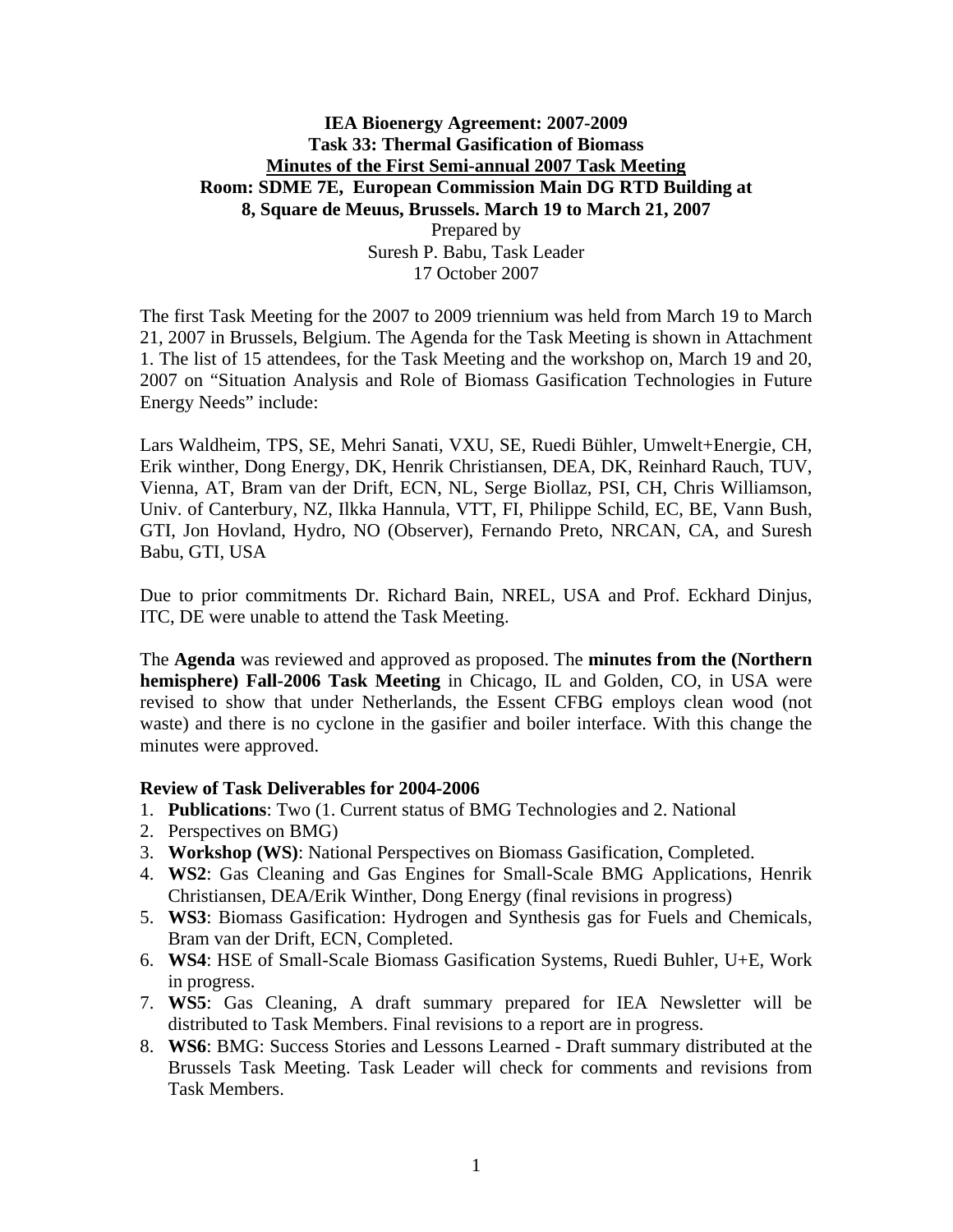**Country Report Updates**: The detailed reports updating those posted on the Task website in 2004 have been received from FI, CH, NZ, IT, AT, NL and UK. Other member countries are requested to provide their inputs as soon as possible.

**Monday, March 19, 2007 –** The following is a summary of Country Reports in the Context of the Technical Workshop to be held later in the day on **"Situation Analysis and Role of Biomass Gasification Technologies in Future Energy Needs"** 

## **CANADA'S Renewable Energy Plan: Gasification (Biofuels) by Dr. Fernando Preto, [preto@nrcan.gc.ca](mailto:preto@nrcan.gc.ca), +1-613-996-5589**

Canada has abundance of renewable bioresources. Canada makes up 7% of world's land mass, has 10% of world's forests, and about 68 million ha of agricultural land (but only 0.5% of the world's population). Of the 998 million ha of land, about 42% is forested, of which about 245 million ha (25%) is considered productive forest. A further 67.5 million ha (6.8%) is agricultural land, of which about 36.4 million ha (3.6%) is cropland. Over 650 PJ/annum (PJ/a) of biomass energy is currently used in Canada. This represents approximately 6% of Canada's energy consumption. Pulp mills account for 80% of bioenergy use in Canada. While the theoretical potential may be 3 to 4 times higher, at present Canada can recover 1400 to 2000 PJ/a.

There is no generally accepted vision or strategy for all the individual biofuel technologies being considered in Canada. The only area with a specified target is transportation fuels. The Government of Canada has announced a national target of 5% (3.3 BL/yr) of biofuels in transportation by 2010. This would consist of 2.8 BL/yr of bioethanol, and 500 ML/yr of biodiesel. This represents a 7-fold increase in bioethanol production (currently 413 ML/yr), and a 5-fold increase in biodiesel production (currently 95 ML/yr) within four years. The biofuels industry acknowledges that the existing targets lack sufficient detail to adequately build the industry in Canada An industry vision has "evolved" and compiled by Sustainable Development Technology Canada (SDTC).

SDTC is a not-for-profit foundation that finances and supports the development and demonstration of clean technologies which provide solutions to issues of climate change, clean air, water quality and soil, and which deliver economic, environmental and health benefits to Canadians. To do so, the Foundation draws from an investment fund of \$550 million. SDTC was established by the Government of Canada in 2001 and commenced operation in November of that year. SDTC's mission is to act as the primary catalyst in building a sustainable development technology infrastructure in Canada. The Foundation reports to Parliament through the Minister of Natural Resources Canada. SDTC's vision for biofuels industry of the future is given below: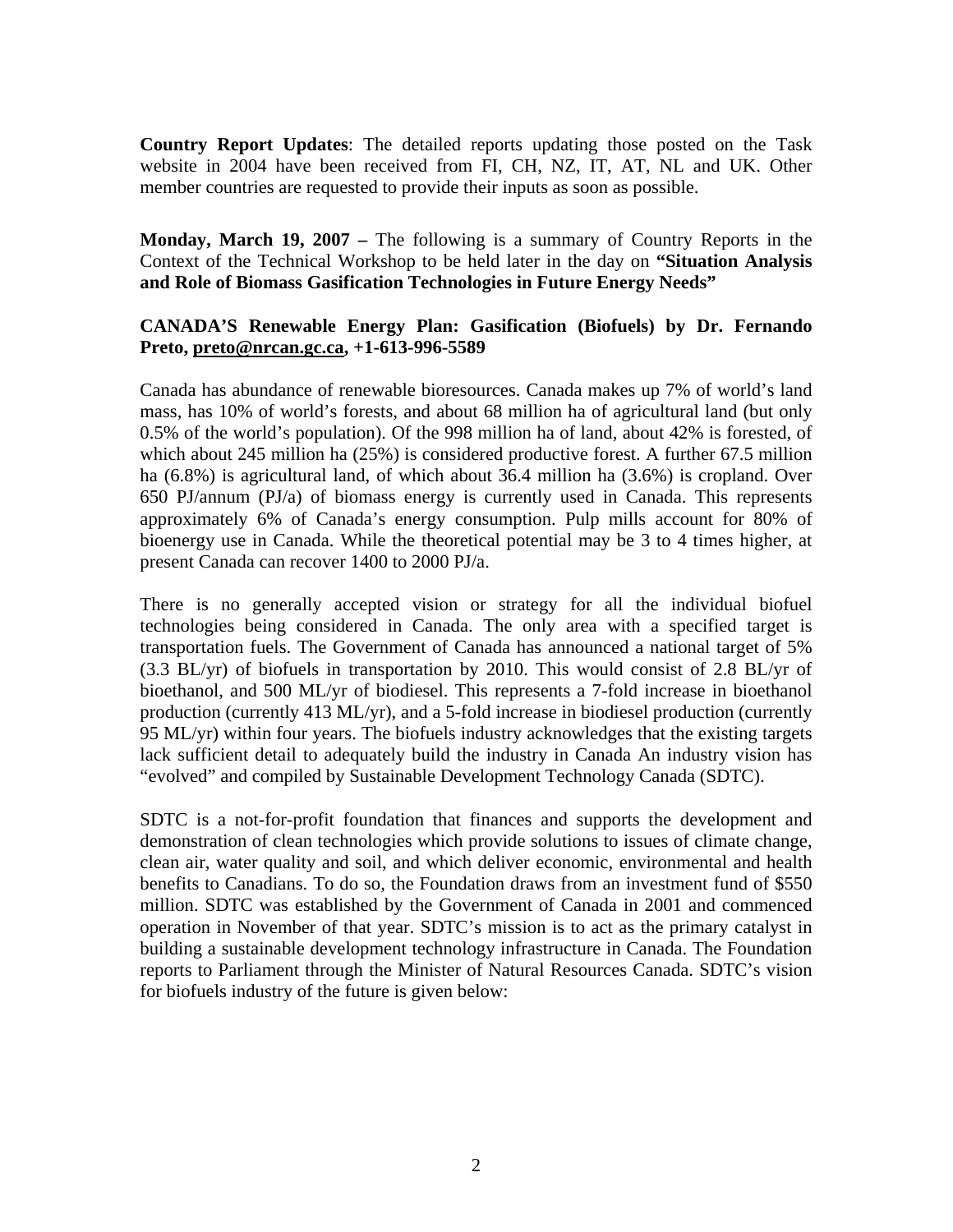| <b>Biofuel Type</b>             | <b>Vision Amount</b>        | Plant<br>Construction<br>Cost to<br>Achieve<br><b>Target</b><br>(SM CDN) | Canadian<br>Production<br>Capacity as of<br>2006 | <b>Capacity Gap</b>        | <b>Required Annual</b><br><b>Growth Rate</b> | <b>Actual Annual</b><br>Growth Rate | Growth<br>Rate Gap        |
|---------------------------------|-----------------------------|--------------------------------------------------------------------------|--------------------------------------------------|----------------------------|----------------------------------------------|-------------------------------------|---------------------------|
| Bio-oil                         | 300 ML/yr                   | 342                                                                      | 2 ML/yr                                          | 298 ML/vr                  | 33 ML/vr                                     | 1 ML/vr                             | 32 ML/vr                  |
|                                 | 6,350,668 GJ/yr             | 54                                                                       | 41,985 GJ/yr                                     | 6,308,683 GJ/yr            | 700,965 GJ/vr                                | 21,169 GJ/w                         | 679,796 GJ/vr             |
| <b>Biogas</b>                   | $1,200$ Mm <sup>3</sup> /vr | 838                                                                      | 590 Mm <sup>3</sup> /yr                          | 610 Mm <sup>3</sup> /yr    | 68 Mm <sup>3</sup> /vr                       | 50 Mm <sup>3</sup> /vr              | $18$ Mm <sup>3</sup> /vr  |
|                                 | 22,135,645 GJ/w             | 38                                                                       | 10,985,302 GJ/vr                                 | 11,150,343 GJ/yr           | 1,238,927 GJ/vr                              | 930,851 GJ/w                        | 308,076 GJ/vr             |
| Biodiesel                       | 750 ML/yr                   | 300                                                                      | 95 ML/yr                                         | 655 ML/vr                  | 73 ML/yr                                     | 1 ML/yr                             | 72 ML/VT                  |
|                                 | 28,866,014 GJ/yr            | 10.39                                                                    | 3,062,080 GJ/yr                                  | 25,803,934 GJ/yr           | 2,867,104 GJ/yr                              | 32,232 GJ/w                         | 2,834,871 GJ/yr           |
| Solid<br><b>Biocombustibles</b> | 20 Mbdt/vr                  | 430                                                                      | 1 Mbdt/yr                                        | 19 Mbdt/vr                 | 2 Mbdt/vr                                    | 1 Mbdt/vr                           | 1 Mbdt/vr                 |
|                                 | 364,880,509 GJ/yr           | 1.18                                                                     | 23,717,233 GJ/vr                                 | 341,163,276 GJ/vr          | 37,907,031 GJ/yr                             | 27,366,038 GJ/yr                    | 10,540,992 GJ/vr          |
| Biosyngas                       | 29,000 Mm <sup>3</sup> /vr  | 957                                                                      | $0 \text{ Mm}^3/\text{yr}$                       | 29,000 Mm <sup>3</sup> /vr | 3,222 Mm <sup>3</sup> /vr                    | $0 \text{ Mm}^3/\text{yr}$          | 3,222 Mm <sup>3</sup> /vr |
|                                 | 159,500,000 GJ/w            | 6                                                                        | $0$ GJ/yr                                        | 159,500,000 GJ/yr          | 79,156 GJ/yr                                 | $0$ GJ/yr                           | 79,156 GJ/vr              |
| Bioethanol                      | 2,800 ML/yr                 | 3,386                                                                    | 413 ML/vr                                        | 2,387 ML/vr                | 265 ML/vr                                    | 41 ML/yr                            | 224 ML/vr                 |
|                                 | 65,520,000 GJ/yr            | 52                                                                       | 9,664,200 GJ/yr                                  | 55,855,800 GJ/yr           | 6,206,200 GJ/yr                              | 871,430 GJ/yr                       | 5,334,770 GJ/yr           |
| Total                           | 647,252,836 GJ/yr           | \$6,632                                                                  | 47,470,801 GJ/yr                                 | 599,782,036 GJ/vr          | 48,999,383 GJ/yr                             | 29,221,721 GJ/yr                    | 19.777,662 GJ/yr          |

The biofuel industry vision is to produce about 650,000,000 Giga Joules (GJ) per year by the year 2015.

SDTC's current bioenergy technology development projects are described in the following paragraphs:

**a. Biothermica Technologies Inc., Montreal, Quebec :** Biothermica will develop, build, and operate a pilot plant designed to convert 35,000 tonnes per year of construction, demolition waste, and other urban wood waste to clean synthetic gas. The gas will be used in combination with landfill biogas in the 25 MW Gazmont power plant in Montreal. This demonstration will show the viability of coupling a fluidized bed highpressure gasifier to an industrial steam boiler for use in power generation.

**b. Plasco Energy Group Inc., Ottawa, Ontario: Plasma Gasification for Municipal Solid Waste (MSW)-** Plasco Energy Group Inc. is demonstrating a Plasma Gasification process that will economically convert 75 tonnes/ day of MSW into synthetic gas, inert solid material and heat. The heat and gas will be utilized in a power plant to produce electricity for sale into the electricity grid. By avoiding current disposal methods such as landfill or incineration, Plasco's new approach represents a breakthrough in both economic and environmental attractiveness.

**c. Enerkem Technologies, Inc, Montreal, Quebec:** A new and potentially commercial technology to produce biofuel alcohols (i.e. methanol as initial alcohol) from complex wastes is being developed by Enerkem Technologies Inc. The pilot scale facility for the methanol synthesis comprises a fluid bed gasification unit  $(BioSyn^{TM})$ , Enerkem's patented gasification technology) coupled to a proprietary gas conditioning sequence and to a three-phase reactor for catalytic synthesis.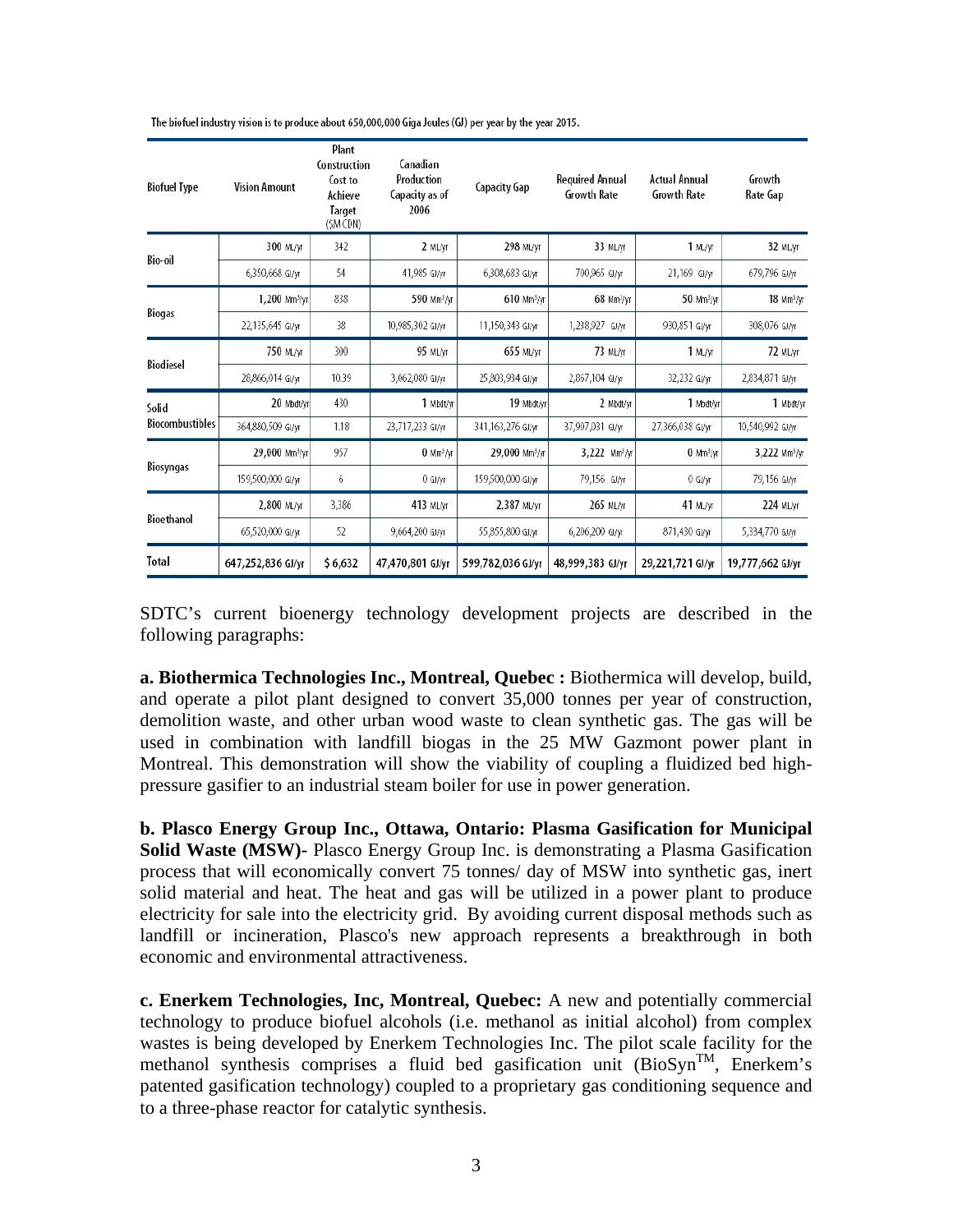**d. Nexterra Energy Corp., Vancouver, British Columbia**: Nexterra Energy Corp. is demonstrating a full-scale updraft biomass (wood waste) gasification system that will be used to heat existing lime kilns in a conventional pulp mill and a variety of wood products treatment dryers. The direct firing of the synthetic gas will enable limekilns to convert their energy source from fossil fuels to the gas produced from their own wood residue, thereby reducing energy costs as well as greenhouse gas emissions. These units range in capacity upto 13,000 tonnes /yr or  $\sim$  13 MWth. One such plant is being built for a Weyerhaeuser paper mill.

Nexterra is in the process of building three updraft gasifiers for the Johnson Control's biomass boiler plant at University of South Carolina. The plant will produce 60,000 lbs/hr high-pressure steam (650 psig/750 °F).

Besides the STDC projects, Canada has several other BMG plants in various stages of development and demonstration. Further details on these RD&D efforts are given in the Task 33 Website under presentations from the Spring 2007 Task Meeting in Brussels, Belgium.

Canada has a significant **black liquor gasification** demonstration project in progress at **Norampac, Trenton**. Black Liquor Gasification offers energy self-sufficiency for the pulp and paper industry. It more than doubles the ability to generate electric power from renewable biomass – or alternatively it can produce significant amounts of liquid fuels and/or bio-based chemicals. The gasification technology is provided by MTCI.

The pyrolysis activities at Ensyn and Dynamotive are worth mentioning. Advanced Biorefinery Inc (ABRI) has recently built a 50 TPD "Mobile" Biorefinery Model for testing and evaluation later this year in Ontario. While there are several process descriptions published in the literature for BMG based biorefineries, the following pyrolysis based Biorefinery concept illustrated by Ensyn should be of general interest to advance bioenergy.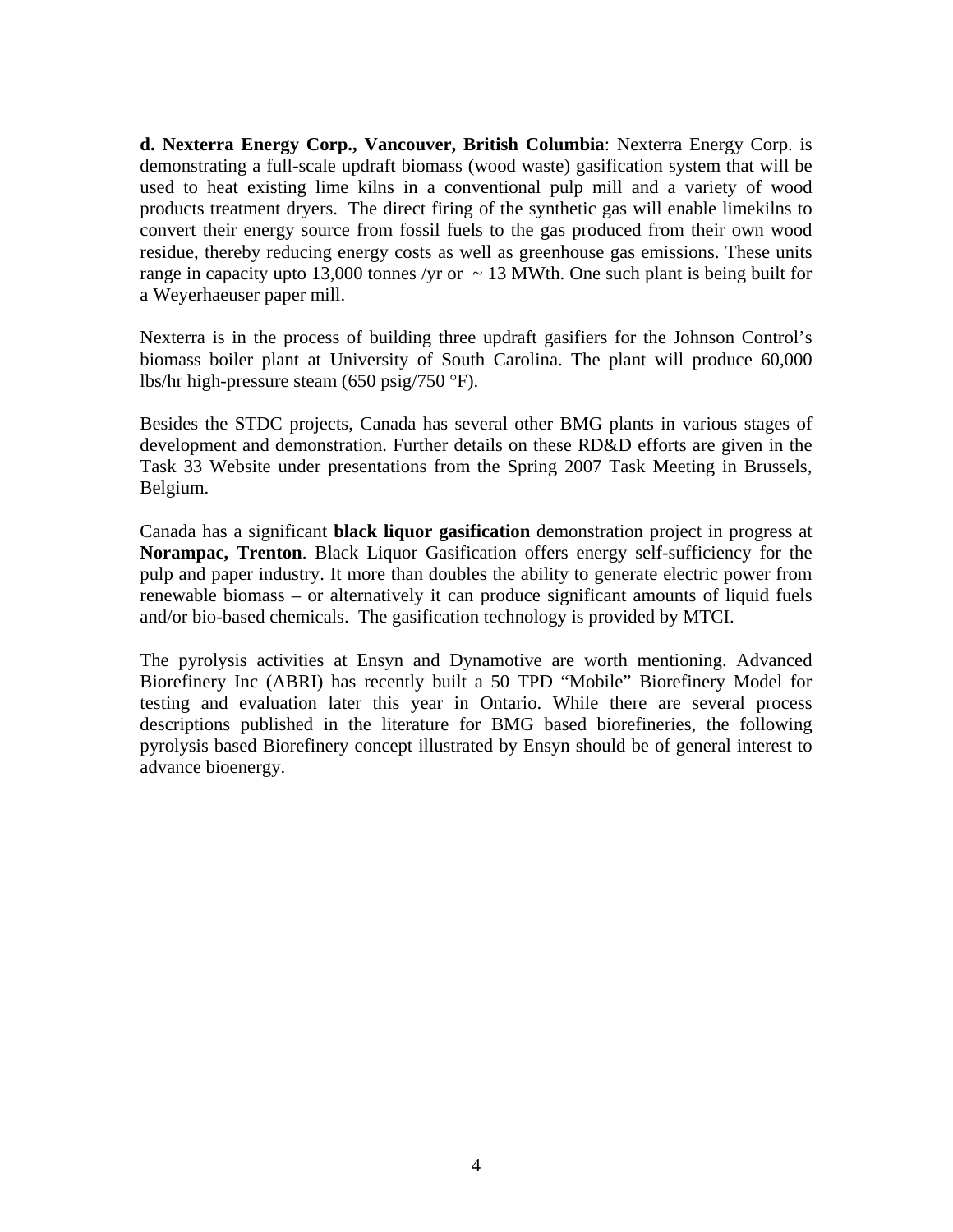

# The "Biorefinery" Promise The "Biorefinery" Promise

**European Union (EU) Country Status** by Dr. Philippe Schild, DG RTD, European Commission(EC), [Philippe.Schild@ec.europa.eu,](mailto:Philippe.Schild@ec.europa.eu) +32 2 296 22 25**:** EU now has 27 member countries. One of the principal drivers for developing EU energy policies and programs is to reduce dependence on imported energy, including Russian natural gas. The most relevant EU energy policy initiatives are described in the Green Paper of March 2006: "A European Strategy for Sustainable, Competitive and Secure Energy." The more recent Energy Package of January 2007 includes the following statements:

- Technology is a key element in achieving the Green Paper triangle and the following EU targets:
	- o 20% of greenhouse gas emissions reduction by 2020
	- o 20% of energy efficiency improvement by 2020
	- o 20% of renewable energy sources in the energy mix by 2020
	- o 10% of biofuels in the fuel for transport mix by 2020

In support of accomplishing these goals, EU plans to develop "Technology Platforms" for:

• Hydrogen and Fuel cells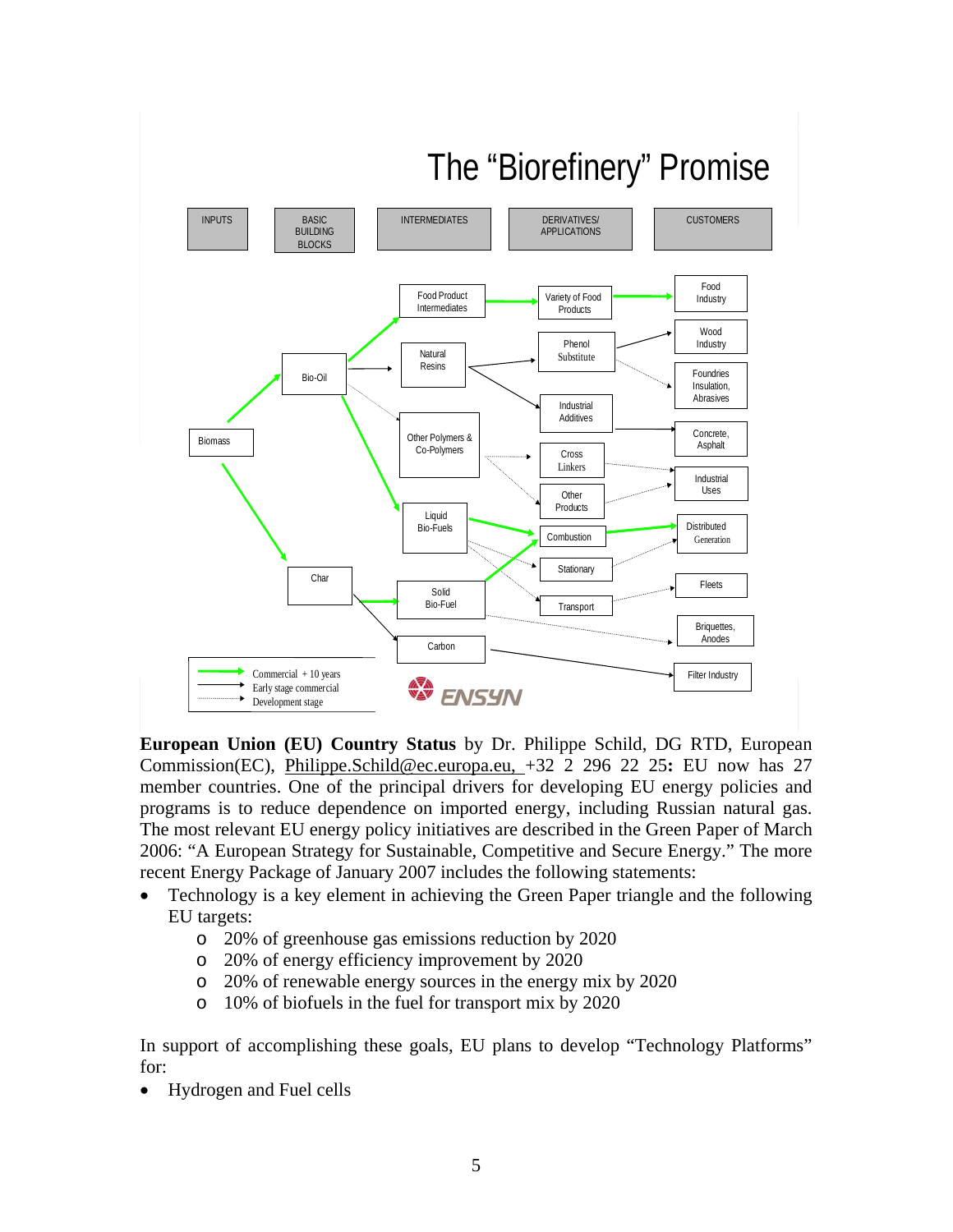- Biofuels
- Photovoltaics
- Solar thermal
- Wind
- Smart-Grids
- Zero emission fossil fuel power plants

It should be noted that some EU countries have offered to raise the target to 30% if some of the world's major GHG emitters can commit to match the EU 2020 targets.

The EC has issued FP 7 call for proposals that will provide about  $\epsilon$ 2.3 billion to develop and commercially deploy renewable energy technologies;  $\epsilon$  200 million would be available in 2007.

**Germany:** Next report should be available at the October 2007 Task Meeting**.** 

**Choices and Perspectives on BMG in Netherlands** by Bram van der Drift, ECN, Netherlands, [vanderdrift@ecn.nl](mailto:vanderdrift@ecn.nl), +31 224 56 4515, www.ecn.nl

At present, Netherlands derives 2.6% of its primary energy from RE resources. The latest national targets are to raise this to 20% by 2020. By increasing RE electricity from 6.6% in 2007 to 9% by 2010, and introducing 5.7% of RE derived transportation fuels by the same time, it is anticipated that Netherlands may be able to work its way through to reduce CO2 emissions by 30% by 2020. The "Biomass Action Plan" calls for increasing the contribution of biomass derived primary energy from 1.7% in 2007 to about 2.5% in 2010 and 30% by 2030. Netherlands with limited indigenous biomass resources may have to import 50% of the biomass by 2010 and significantly more in the future years..

Netherlands has no heat grids, no pulp mills, no hydro, little nuclear power and heavily dependent on natural gas (~50% of primary energy and 30% of power production). Thus, there is now considerable attention being given to produce 'green' substitute natural gas (SNG) from biomass. ECN is doing R&D using the MILENA-technology, an indirect gasification process based on the principles of SilvaGas and TUV's FICFB process currently demonstrated in Güssing. At present an 800 kWth pilot plant is under construction for testing and evaluation. A road map has been developed to produce commercial green SNG by 2020.

The overall Biomass-to-SNG process is based on indirect gasification and will select from existing gas cooling and cleaning (cooler, cyclone/filter, Olga, water scrubbers, and ESP) technologies. However, special attention is given to develop the Torrefaction concept to facilitate economical transportation of biomass and the Olga tar removal (provided by Dahlman) as a principal gas-cleaning step. The initial development of OLGA at ECN has been scaled-up to a 4 MWth installation in Moissannes in France.

The current biomass gasification and related activities in the Netherlands include:

• 85 MWth CFB Lurgi BMG co-firing project in Essent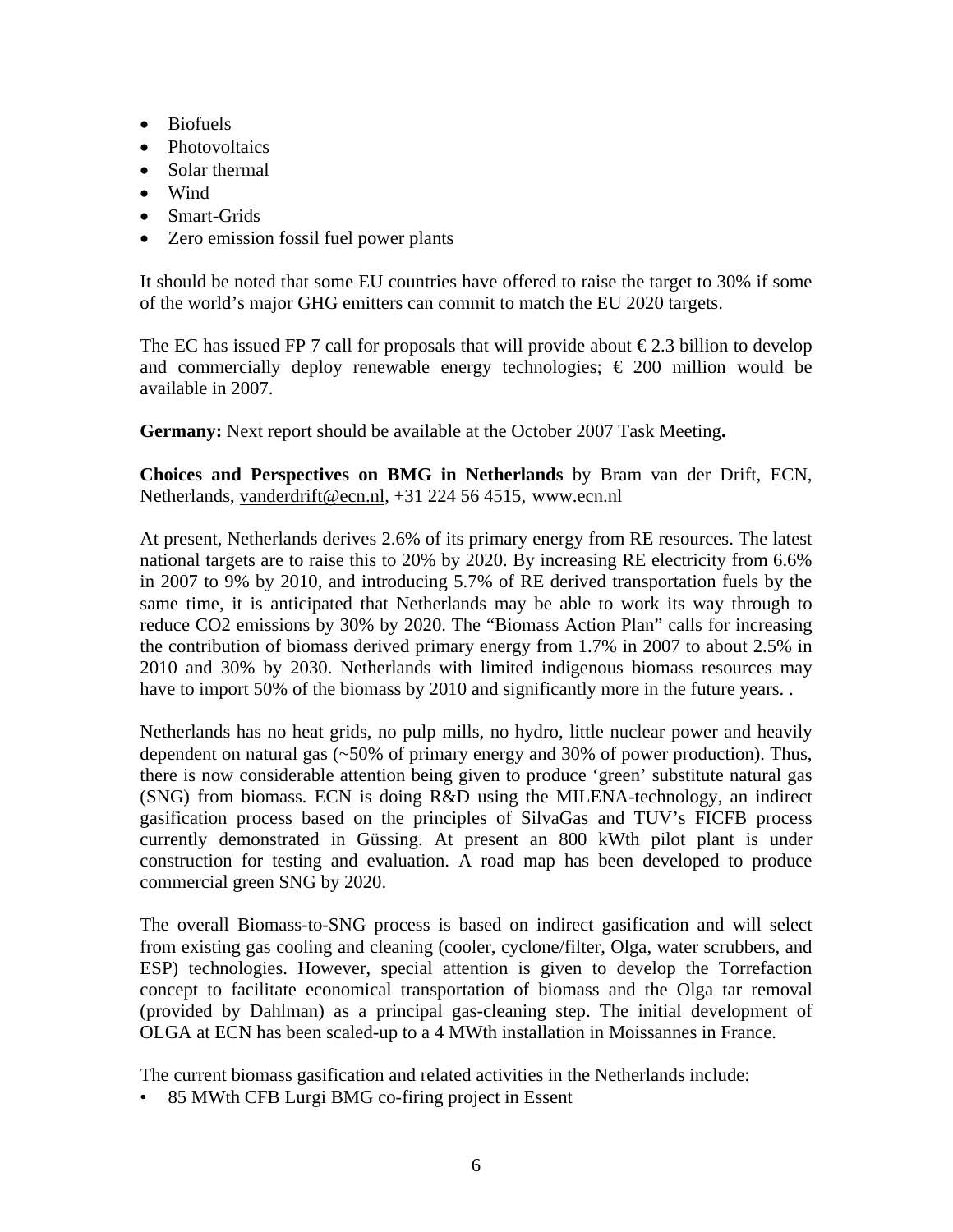- ~30 MWe NUON Shell IGCC co-gasification/co-firing project at Buggenum
- The scaled-up 1200 MWe IGCC Shell co-gasification process, "Magnum" at Eemshaven expected to to be operational by 2011
- 3 MWth CFB, Host chicken manure gasifier at Tzum
- 3 MWth TORBED process by POLOW with wood at Vlissingen
- Conversion of the 900 kton/y Methanol from natural gas plant to convert glycerin to methanol at Delfzijl

In the context of the present discussion on second and third generation biofuels, any type of synthesis gas plant for subsequent conversion to transportation fuels and chemicals should be large in scale from cost considerations and should be pressurized. Thus, BMG for synthesis gas production could be either entrained flow gasification (with upstream pre-treatment: torrefaction or pyrolysis) or fluidized bed gasification (with downstream gas conditioning and reformer). The latter, in particular the indirectly heated fluidized bed gasification process could have the advantage of higher efficiency as shown in the following Table.

| biomass conversion technology | calculated energy efficiency <sup>a</sup> |                          |  |
|-------------------------------|-------------------------------------------|--------------------------|--|
|                               | short-term                                | $long-term$ <sup>c</sup> |  |
| indirect plus reformer        | 73%-77% (56%-69%)                         | 82\% (81\%)              |  |
| oxygen-blown entrained flow   | 73% (76%)                                 | 74%-76% (79%-83%)        |  |

Table B3. *Calculated energy efficiency of biomass-to-syngas (25 bar, H<sub>2</sub>/CO=2) system with different gasification technologies, see text for short description* 

a the energy efficiency is the ratio of syngas LHV  $(H<sub>2</sub>/CO=2)$  and dried wood LHV; values between brackets refer to overall efficiency including electricity consumption/production by assuming 60% efficiency from syngas, furthermore, it is assumed that high-temperature heat is converted to electricity with scale-dependent efficiency (20-40%)

b commercially available within 5 years

c full-scale commercial availability not within 10 years

Netherlands has successfully demonstrated entrained flow gasification with coal and cogasification of biomass and coal at the Shell IGCC Buggenum demonstration plant. While credible suppliers can readily build such large-scale gasification plants, pretreatment of biomass and gas cooling and conditioning remain as unresolved technological challenges. All biomass based fuels and chemical processes to produce MeOH, MA, FT, DME, H2, etc., require similar synthesis gas purification specifications.

While synthesis gas conversion to substitute natural gas (SNG) is commercial technology, it is preferable to maximize methane production in the gasifier to reduce the extent of downstream processing so that efficiencies of 70% SNG production could be achieved. With BMG it is necessary to deal with tar removal. Conventional scrubbing can solve this problem but at the cost of sacrificing process efficiency. Netherlands could build first full-scale SNG-plant by 2020. Further information on estimated efficiencies of SNG production is given below: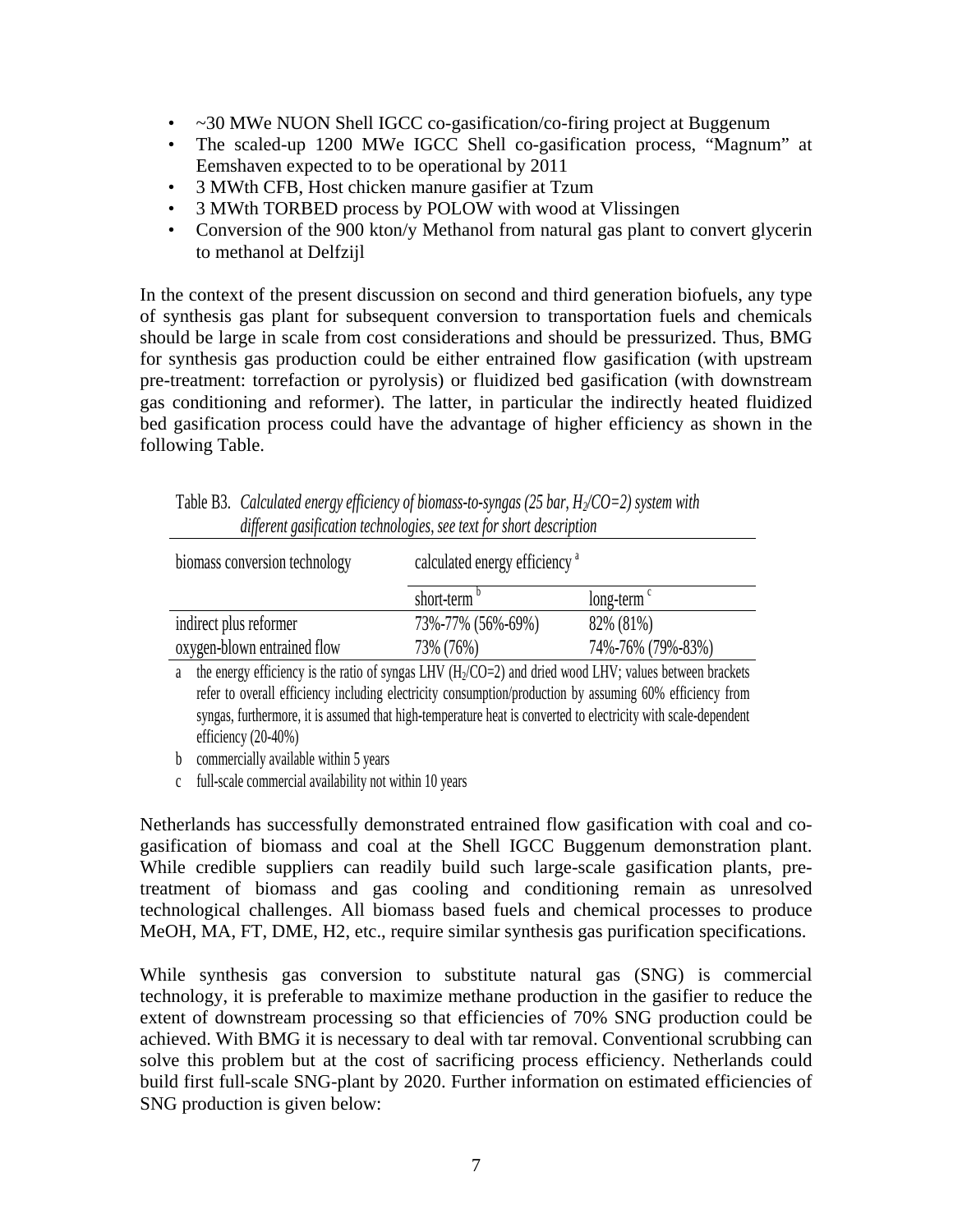| biomass conversion technology | calculated energy efficiency <sup>a</sup> |                          |  |
|-------------------------------|-------------------------------------------|--------------------------|--|
|                               | short-term                                | $long-term$ <sup>c</sup> |  |
| oxygen/steam-blown CFB        | 66% (52%)                                 | 71% (67%)                |  |
| indirect                      | 68% (59%)                                 | 76% (73%)                |  |
| oxygen-blown entrained flow   | 60% (57%)                                 | 58%-60% (65%-70%)        |  |
| self-gasification             | not available yet                         | 70% (75%)                |  |

Table B1 *Calculated energy efficiency of biomass-to-SNG (25 bar) system with different gasification technologies, see text for short description* 

a the energy efficiency is the ratio of SNG lower heating value (LHV) and dried wood LHV; values between brackets refer to overall efficiency including the net electricity consumption/production assuming 60% efficiency from SNG; high-temperature heat is assumed to be converted to electricity with a scale-dependent efficiency (20-40%);

b commercially available within 5 years

c full-scale commercial availability not within 10 years

**Country Report of Austria: by Dr. Reinhard Rauch,** Vienna University of Technology, [rrauch@mail.zserv.tuwien.ac.at,](mailto:rrauch@fbch.tuwien.ac.at) + 43-1-58801/15954.

Oil supplies 593 PJ/a (43% of Austria's primary energy demand), gas supplies 319 PJ/a (23%), and hydroelectricity supplies 131 PJ/a (9%) and other renewables provide 168 PJ/a (12%). 70% of Austria's electricity is derived from hydroelectricity. Austria utilizes 10% of biomass for producing paper and wood products. Most of AT's energy requirements are for heating and transportation. Biomass is the primary fuel for most of the CHP plants. One-third of all AT homes are heated by biomass. During 2003-2006, more wind and hydroelectric plants have been installed.

The current electricity feed in rates are  $\epsilon$  cents 7.8/kWh, while biomass electricity can get  $\epsilon$  cents 12.9/kWh. Austria is well poised to meet its GHG emission reduction targets with a robust biomass industry, incentives for renewable energy, and CO2 trading. AT's goal is to produce 78% of electricity from renewable energy resources.

Since the beginning of 2007, Austria's new government consists of Social democrats (SPÖ) and Conservatives (ÖVP). The new government wants to fulfil the Kyoto protocol and also further reduce the CO2 emissions by the following measures:

- Increase of funding for renewable energy / increased efficiency
- $CO<sub>2</sub>$  trading (according to EC rules)
- Increasing the share of renewable electricity to 78% by 2010
- Increasing the share of bio-fuels in the transportation sector to 5.75% by 2008
- Use of the flexible Kyoto-Mechanism "Joint Implementation (JI)" and "Clean Development Mechanism (CDM)"

The primary research programs implemented for "Technologies for Sustainable Development" include the following subprograms:

- Buildings of Tomorrow
- Energy Systems of Tomorrow
- Factory of Tomorrow

Other actions include R&TD funds for solar heating and improved insulation for homes, and tax advantages for blending of transportation fuels and feed in rates for renewable electricity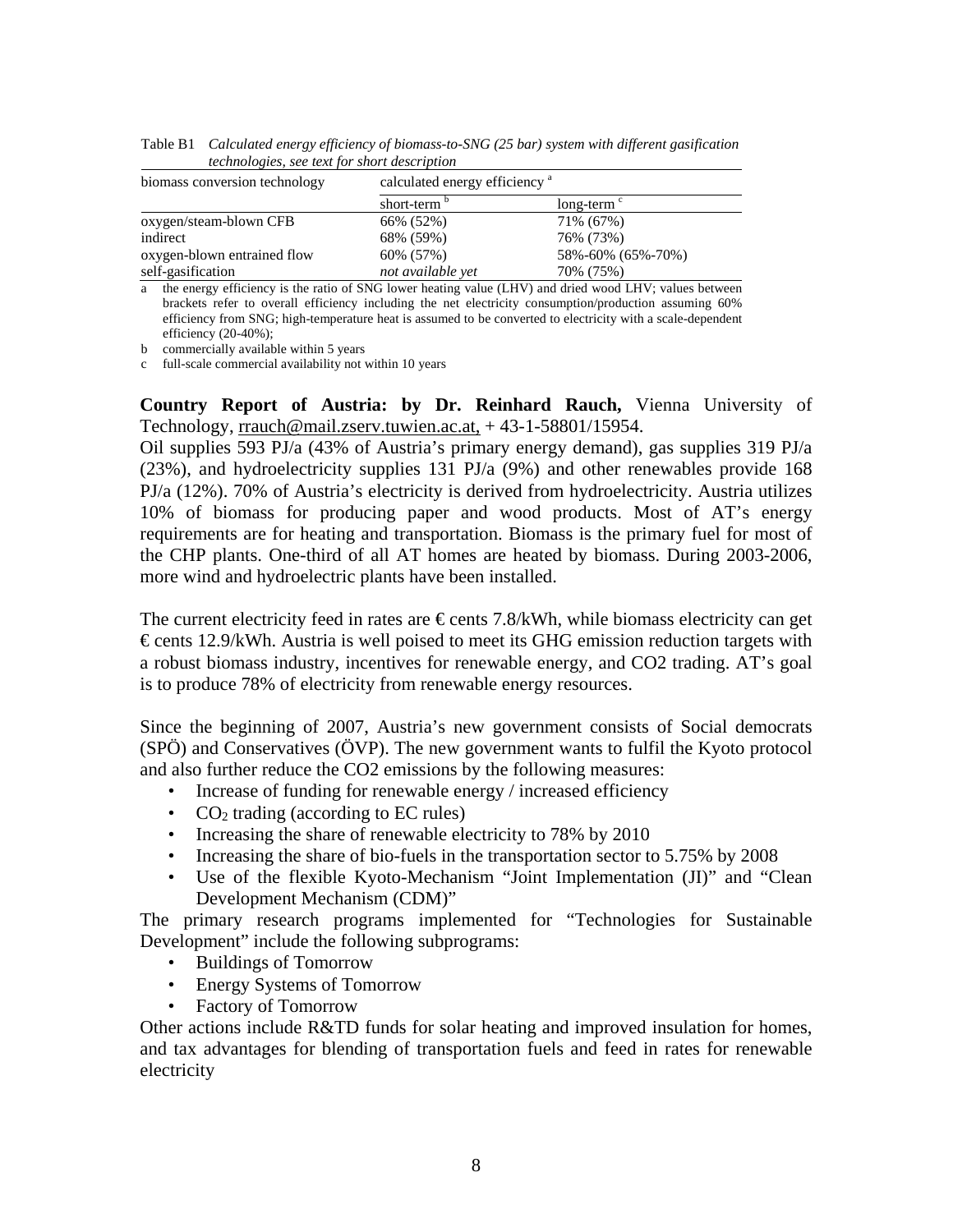In support of these actions, the local television channels have presented aggressive education and outreach programs on Climate Change, with emphasis on CO2 reduction and energy efficiency.

The major BMG demonstration, TUV's 8 MWth, FICFB CHP plant in Guissing has logged in more than 6800 hours with gas engines. The Wr. Neustadt/ Civitas Nova's 2 MWth CHP downdraft biomass gasifiers are in operation. Both gasifiers are operating with wood chips.

Besides the on-going CHP demonstrations, AT is pursuing the development of "Renewable" SNG and renewable liquid fuels from biomass. A 1 MW BioSNG (100Nm³/h) process, based on the TUV FICFB, indirectly heated BMG is now under detailed engineering. The goal is to produce and use BioSNG for fuelling stations and for use in gas engines.

**National Targets and the Role of Bioenergy and Biofuels in Finland** by Ilkka Hannula, VTT, Finland, [ilkka.hannula@vtt.fi ,](mailto:ilkka.hannula@vtt.fi) +358 40838 0960

The present laws concerning RE and biofuels are driven mainly by two recent reports: "National Strategy for the Implementation of Kyoto Protocol" Submitted to the Parliament by the Government on Nov 2005, and "Promotion for Production and Use of Liquid Biofuels in Finland" submitted to the Ministry of Trade and Industry by a VTTled working group in March 2006. The latter report ended up recommending 2 - 3 % share of renewable components in transportation fuels by the end of 2010. However, during the process of developing policies and the laws, this share was increased to 5.75 %. Finland has agreed to work towards EU's target to produce 20 % of primary energy from bioenergy resources by 2020. In March 2007, Prime Minister Vanhanen estimated that Finland could reach a level of 30 - 35 % share of bioenergy in the future. Mr. Vanhanen also believes that the aim of 10 % share for biocomponents in transportation fuels is not enough for Finland

The strategy for development of a sustainable national bioenergy industry is based on the principle that increasing the use of wood energy cannot endanger the raw material availability of the wood processing industry. Furthermore, it is decided to develop technologies to use agricultural residues where the need for raw material transport is minimized and to promote the use of municipal waste derived biogas with investment supports and by R&D funding. In pursuing this strategy,

- The feasibility of CHP will be supported by taking into account the overall efficiency of the plants when distributing carbon credits
- Small-scale CHP plants will be encouraged to feed and sell electricity to the distribution network
- Emission trading will be promoted to enhance the security of energy management by rising electricity price and thus supporting the feasibility of domestic RE

Finland has some of the oldest district heating Bioneer BMG plants and the largest Ahlstrom/Foster Wheeler Energy (FEW) CFBG co-firing systems which have operated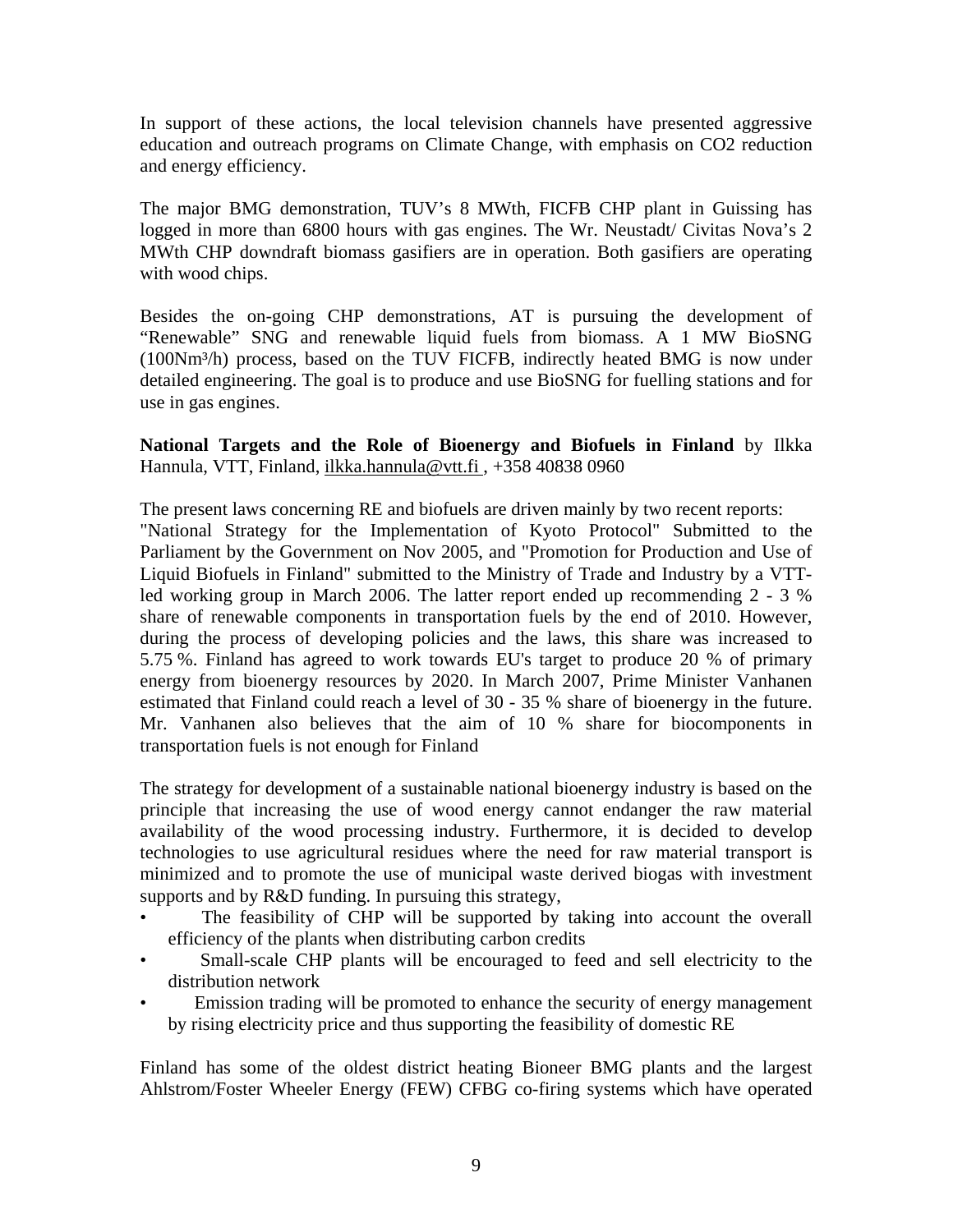for over two decades with high availability. The recent success is the FWE CFBG in Lahti, which has been installed and commissioned in record time to handle a variety of difficult to handle MSWs in addition to woody biomass. Lahti is planning to install two more 80 MWth FWE CFBG systems as soon as permits are approved. FWE has also built a successfully operating bubbling FBG system in Corenso to recover energy and to recycle aluminum from used beverage containers. The VTT team has joined with Condense Oy to develop an advanced fixed bed BMG system that is currently being commissioned at Kokemaki. In response to the mandatory EU measures, Neste Oil, VTT, and Stora Enso paper mills are going to build a first of a kind 250 MWth biomass to diesel plant.

Based on these experiences and a strong RD&D team at its national energy research center, VTT in Espoo, FI has set a higher target compared to the rest of EU to reduce GHG emissions by 35% by 2020. Finland plans to add 200 MWe/year until 2015 and about 100 MWe/year there after. This will be achieved by building new CHP plants and with a nuclear power unit that is currently under construction. The national objective is "to promote production that is based on several fuels and acquisition sources". Special attention is given to domestic energy resources such as peat and biomass.

Recent estimates show that there are 11 billion tonnes of peat in Finnish swamps. 13 000 TWh of it could be used with present technology (compared to North Sea oil reserve 9000 TWh). According to Vapo, this means that 2 % of the swamp-area would be enough to satisfy 50 % of Finland's transportation fuel demand for the next 50 years. Consequently, an extensive research program has been organized to better determine the emission balance of peat during its whole life cycle.

The current situation with respect to Greenhouse Gas emissions is summarized as follows: "*During the Kyoto period Finland has earned on an average 70.5 million tonness of carbon credits per year which is 11 million tonnes less than what is needed. Thus, Finland is planning to purchase about 10 million tonnes of carbon credits during 2008 to 2012d, which translates to reducing emissions by about 9 million tonnes per year. It should be noted that the cost of emission reduction are high in the nonemission trade sector (transportation, agriculture, etc.) where the possibilities of costeffective reductions are estimated to be only 1 million tonnes per year. This means that the overall need for reduction comes down to 8 million tonnes per year.* **"** 

**Italy:** Wind energy is advancing rapidly in Italy. Italy produces about 800,000 TPY of biooils of which 600,000 tonnes are exported. The balance of 200 tonnes is used with tax benefits. Italy's goal is to raise the current 7.2% of RE to 10% by 2010, RE electricity from 16 to 22%, and to introduce 5.6% of biofuels for transportation. Aggressive energy efficiency measures are now introduced with initial focus on improving energy efficiency in buildings. A million hectares of land may be initially set-up for producing biofuels.

**The Danish Government Energy plan,** by Henrik Christiansen, DEA, [HFC@ENS.dk,](mailto:HFC@ENS.dk,%20M:%20+43%20676%2036339381)  +45-33-926700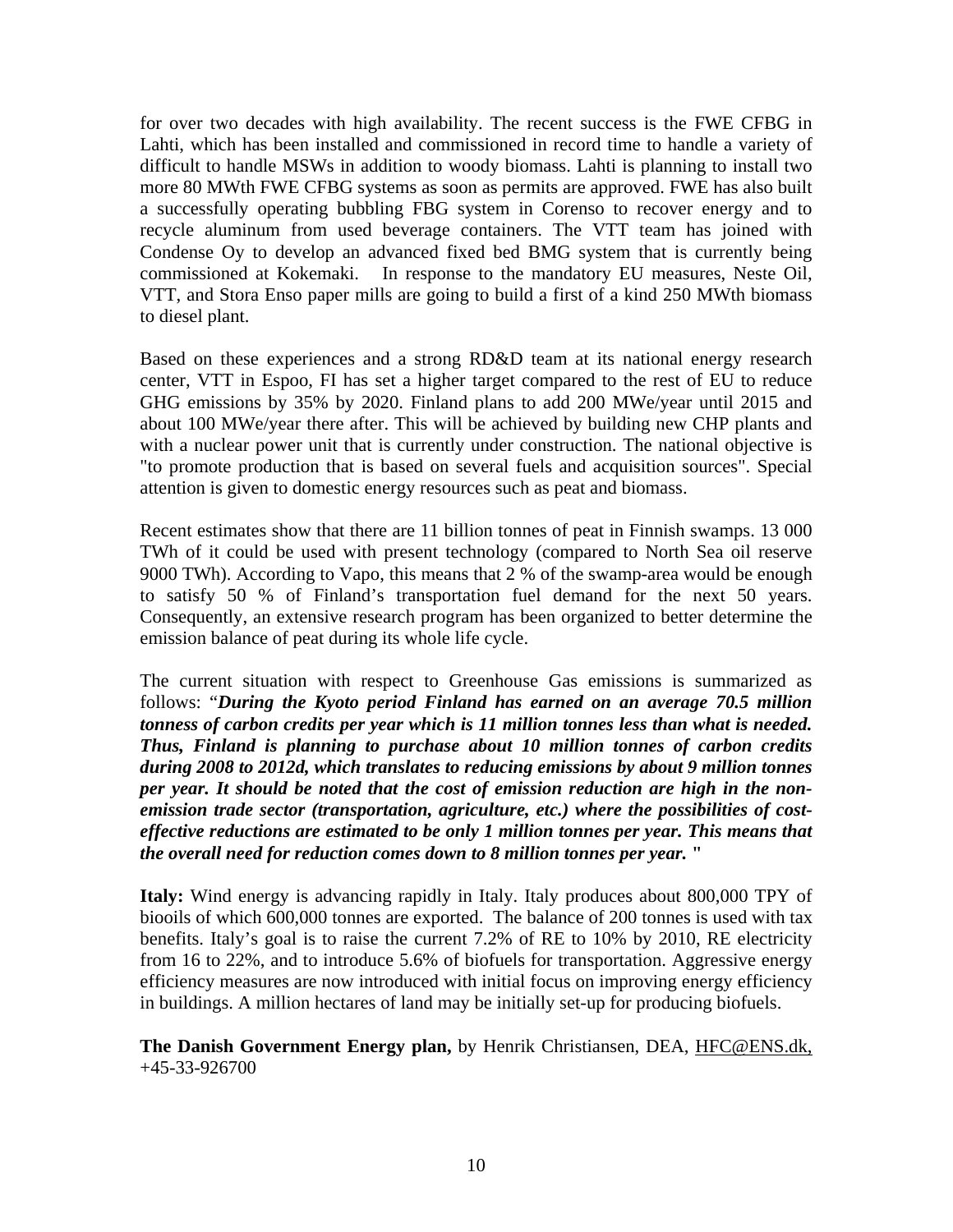In February 2007, the government energy plan was finalized with the following targets and plans:

- 30% RE by 2025
- 20% reduction in CO2 emissions by 2020
- Move waste fuels to high efficiency CHP plants
- Build more Biogas plants
- Promote heat pumps
- Implement a new energy support program EUDP
- Develop second generation biofuels, fuels cells, and scale-up wind mills
- Improve eefficiency of energy utilization in buildings

In addition to these measures, the government will develop and implement policies to provide flexibility in fuel choices, improve energy efficiency of power from RE (ex. replacing old wind mills and building more off-shore wind mills), and implement market incentives to stabilize total national energy consumption at 800 PJ/year.

Danish Follow-up Program for Solid BM CHP Plants is illustrated below:



**Biomass Gasification and Biofuels: New Zealand Country Report**, by Shusheng Pang Wood Technology Research Centre, University of Canterbury, Christchurch, New Zealand, [shusheng.pang@canterbury.ac.nz, M:+64 272747091,](mailto:shusheng.pang@canterbury.ac.nz,%20M:+64%20272747091) +64 3 364 2538

In 2004, the primary energy supply was 766 PJ, roughly a third derived from imported petroleum. As a part of "New Zealand Energy Strategy to 2050", in December 2006, the government issued a draft document called "powering our future towards a sustainable, low emissions energy system". This was prepared through a whole-of-government process led by the Ministry of Economics Development. It is linked with National Energy Efficiency and Conservation Strategy (to maximise energy efficiency and renewable energy in NZ); and Government Policies on Climate Change (to move towards a low carbon stationary energy supply and transition to greenhouse gas pricing in the future).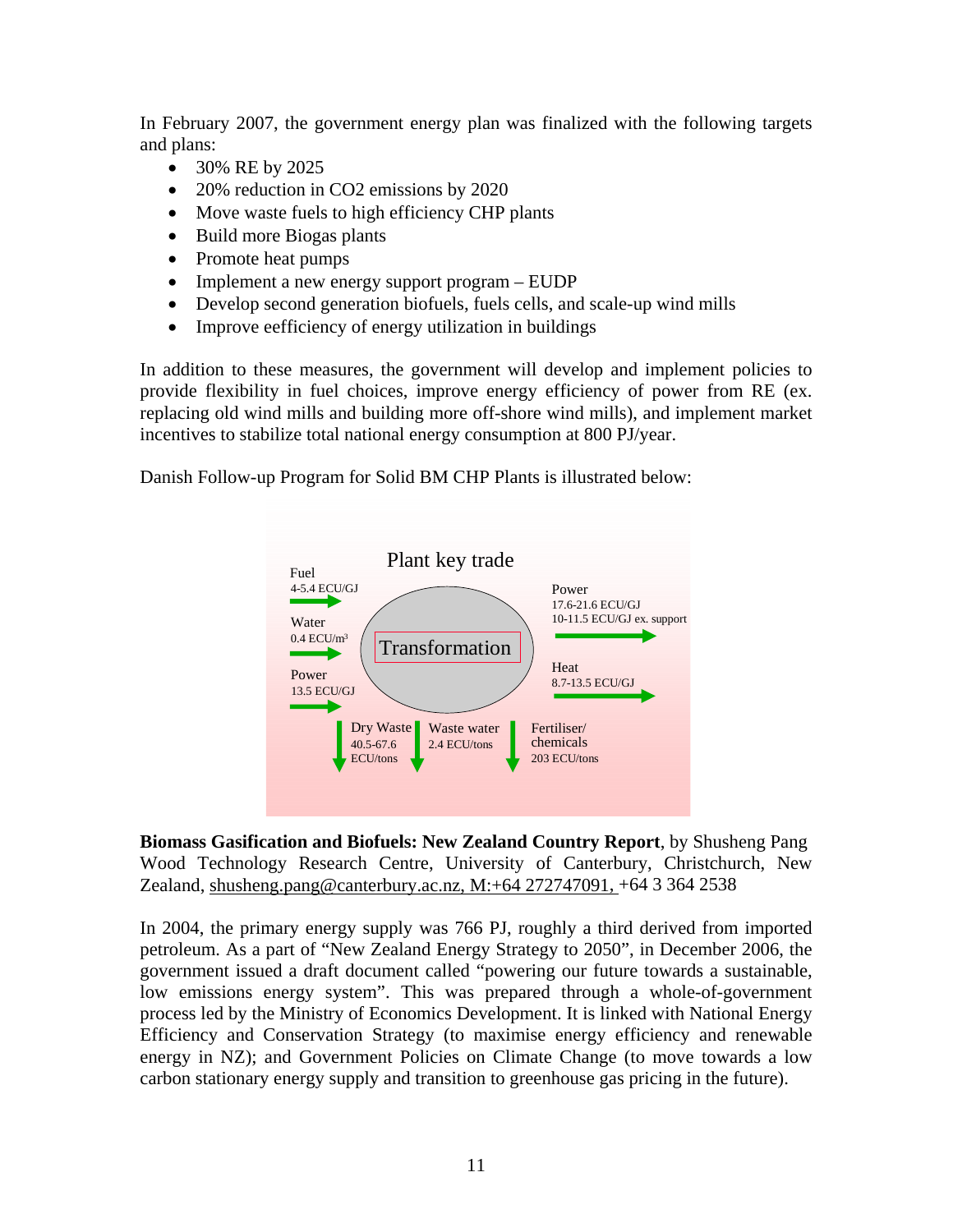The vision for this strategy is to develop a reliable and resilient system delivering NZ sustainable, low emissions energy by:

- Providing clear direction on NZ's future energy system.
- Maintaining high level of security and reliability at competitive prices.
- Maximising energy efficiency and safeguarding affordability and economic productivity.
- Maximising utilisation of renewable energy resources available in NZ.
- Reducing greenhouse gas emissions.
- Promoting environmentally sustainable technologies.

The recommended changes for primary energy supply by 2030 is illustrated in the following table:

|                 | 2005           | 2030 alternative scenario |
|-----------------|----------------|---------------------------|
| Oil imported    | 35%            | 28%                       |
| Gas indigenous  | 20%            | 14%                       |
| Coal            | 13%            | 3%                        |
| Oil indigenous  | 3%             | 4%                        |
| Hydro           | 12%            | 15%                       |
| Geothermal      | 12%            | 18%                       |
| <b>Biomass</b>  | 5%             | 5%                        |
| Wind            | 0.3%           | 5%                        |
| <b>Biofuels</b> | $\overline{0}$ | 7%                        |
| Wave power      | 0              | 1%                        |

Industrial BMG activities include the continuing commercialization of the Fluidyne BMG, the latest a gasifier training programme for a small gasifier at a sawmill in Chile. Alternative Energy Solution (AES), representative of Ankur is promoting the sale of Ankur gasification systems in NZ and Australia, for 30 KWe-5.5MWe electricity generation modules. While, working with Ankur, AES has developed a high temperature gas conditioning filter which has passed prototype tests and is expected to be commercially released during 2007. Page MaCrea Engineering Ltd is continuing operations with the 1.7 MWth updraft gasifier in a plywood mill using plywood chip with 11% moisture content (wet basis), veneer trim (green wood waste) with 45% moisture, and debarker waste (mixture of bark and green wood waste) with 42% moisture content. The company is now conducting a feasibility study to build  $a \sim 8$  MWth gasifier.

The BMG R&D at the University of Canterbury is continuing with the Fast Internal Circulating Fluidised Bed (FICFB) gasification system. On-line gas analysis, gas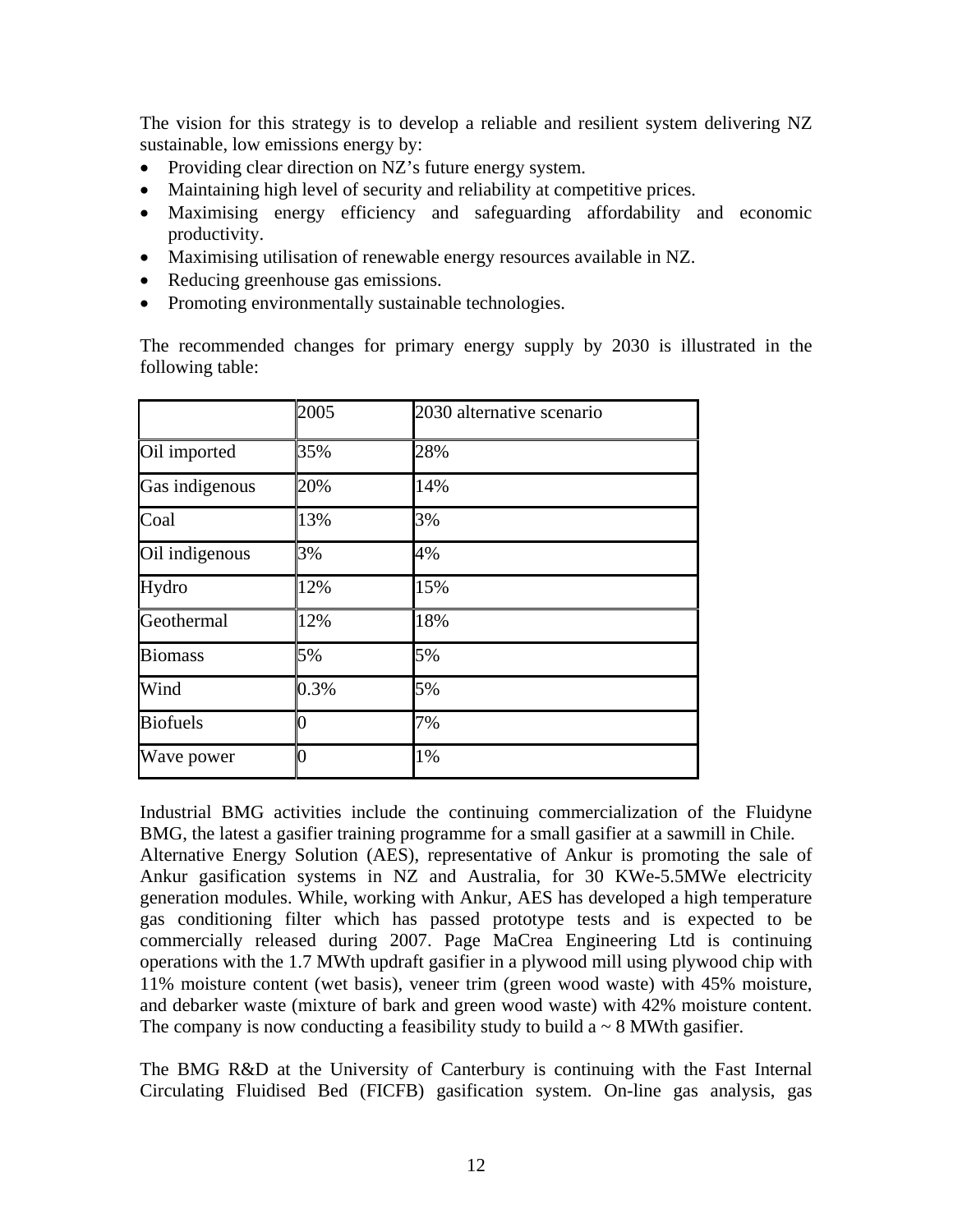sampling and scrubbing systems have been developed and installed. A recent project was initiated to produce liquid fuels (Fischer-Tropsch) from biomass gasification synthesis gas, at 9 bar, 250-400°C using catalyst developed at the University.

**RE Targets and Role of Bioenergy and Biofuels in Sweden** by Lars Waldheim, TPS Termiska Processer AB, Nyköping, Sweden, [lars.waldheim@tps.se,](mailto:lars.waldheim@tps.se) 46-8-5352 4827

Sweden's energy policy, in both the short and the long term, is to safeguard the supply of electricity and other forms of energy on terms that are competitive with the rest of the world. It is intended to create the right conditions for efficient use of energy and a cost efficient Swedish supply of energy, with minimum adverse effect on health, the environment or climate, and assisting the move towards an ecologically sustainable society.

The Oils Substitution Commission Chaired by the PM, with high level industrial particiapation e.g. CEO of Volvo, issued a report recommending improving energy efficiency by 20% by 2020, to avoid the use of fossil fuels to heat buildings, reduce fossil fuel uses by 40-50% in terrestrial transport system by 2020 by producing more efficient vehicles and transportation systems, and using 12-14 TWh biofuels produced in Sweden by 2020, reducing industrial use of oil should by 25-40%, switching to biofuels where possible, and across the board improvement in energy efficiency.

The Oil Commissions recommendations are also summarized in the following table. All units are given in TWh.

|                                           | 2005 | 2020           | 2050 |
|-------------------------------------------|------|----------------|------|
| Forest fuel<br>٠                          | 20   | 42             | 52   |
| Industrial by-products (ext.)             | 16   | 22             | 35   |
| Industrial by-products (int)<br>$\bullet$ | 19   | 20             | 25   |
| Ligours etc.                              | 44   | 45             | 45   |
| Waste, peat misc.                         | 8    | 15             | 31   |
| Agrofuels                                 | 1    | 10             | 32   |
| Others, imports                           | 1    | $\overline{2}$ |      |
| Residential                               | 11   | 16             | 20   |
| District heating                          | 20   | 26             | 36   |
| Power                                     | 18   | 22             | 34   |
| Forest indutry (int.)<br>٠                | 57   | 59             | 65   |
| <b>Trasports</b>                          | 2    | 26             | 33   |
| Other, exports                            | 1    | 5              | 10   |
| <b>Totals</b>                             | 108  | 154            | 228  |

The components of the national government policy 2006 are listed below:

- 1. Break the connection between economic growth and greater use of energy and raw materials
- 2. Ambitious environmental and climate targets with clear plans of action.
- 3. Taxation to make the taxpayers' act environmentally responsible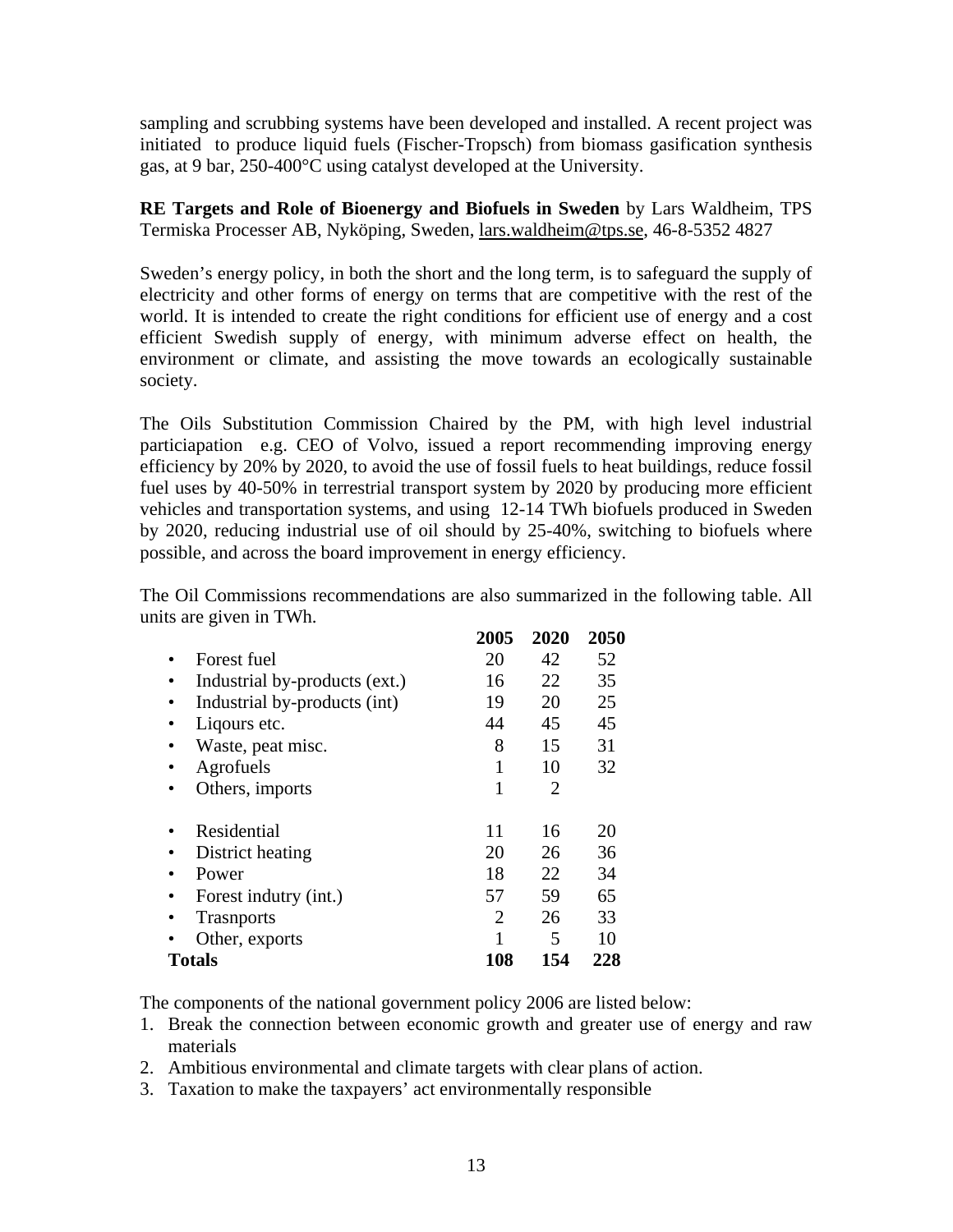- 4. Energy conservation measures in industry and residential buildings
- 5. Incentive for environmentally benign vehicles and public transportation systems
- 6. Expansion of combined heat and power generation.
- 7. Special funding for development/acceleration of the planning
- 8. An incentive driven process for wind power installations.
- 9. Increased support for climate investments, particularly for biobased motor fuels
- 10. Targets in converting research results into commercial products
- 11. Investment of SEK 1000 million in climate research

On the international front Sweden will press for clear targets for reduction in the use of fossil energy to be set within the EU and it will actively assist reaching the joint targets. Furthermore, Sweden will pursue proposals for harmonization of energy policies with the EU, to expand EU Emissions Trading Scheme to bring more countries into the system, and to extend the Kyoto Protocol as soon as possible.

Other significant BMG related RT&D efforts are being carried out under the banner of CHRIS GAS project by Växjö Värnamo Biomass Gasification Center, VVBGC. Following the re-commissioning of the gas turbine at Värnamo with diesel oil, efforts are now underway to resume high pressure solids feeding and the gasifier start-up.

CHALMERS Technical University, Gothenburg is taking the R&D lead on BMG based SNG production.

The 20 dry TPD, 3 MWth, 30 bar Chemrec pressurized black liquor gasification pilot plant at Kappa Kraftliner, Piteå has logged in more than 1500 hours operation. The pilot test results are utilized to design a 50000 TPY, DME plant at Mörrum pulp mill.

**Biomass Utilisation in Switzerland: Strategies and R&D Program** by Ruedi Bühler, U+E, [rbuehler@mus.ch](mailto:rbuehler@mus.ch), +41 44 767 15 16

At present, biomass contributes 5% (including 2.5% from woody biomass) to Switzerland's primary energy supply. The Swiss Energy policy is to double this contribution in the coming years. The priorities of the Federal Government for energy is to maximize the use of limited supply indigenous wood supply, primarily for heat, CHP, and for producing transportation fuels (SNG, Bio-Diesel etc.).

The current strategy for energetic utilisation of biomass (approval planned for December 2007) will address:

–which biomass for which conversion technology?

–which application/ products (heat, electricity, transportation fuel)?

–which technology has the highest chance for success?

–which products/synergies with other biomass utilisation?

–research needs?

–existing barriers & how to overcome these barriers?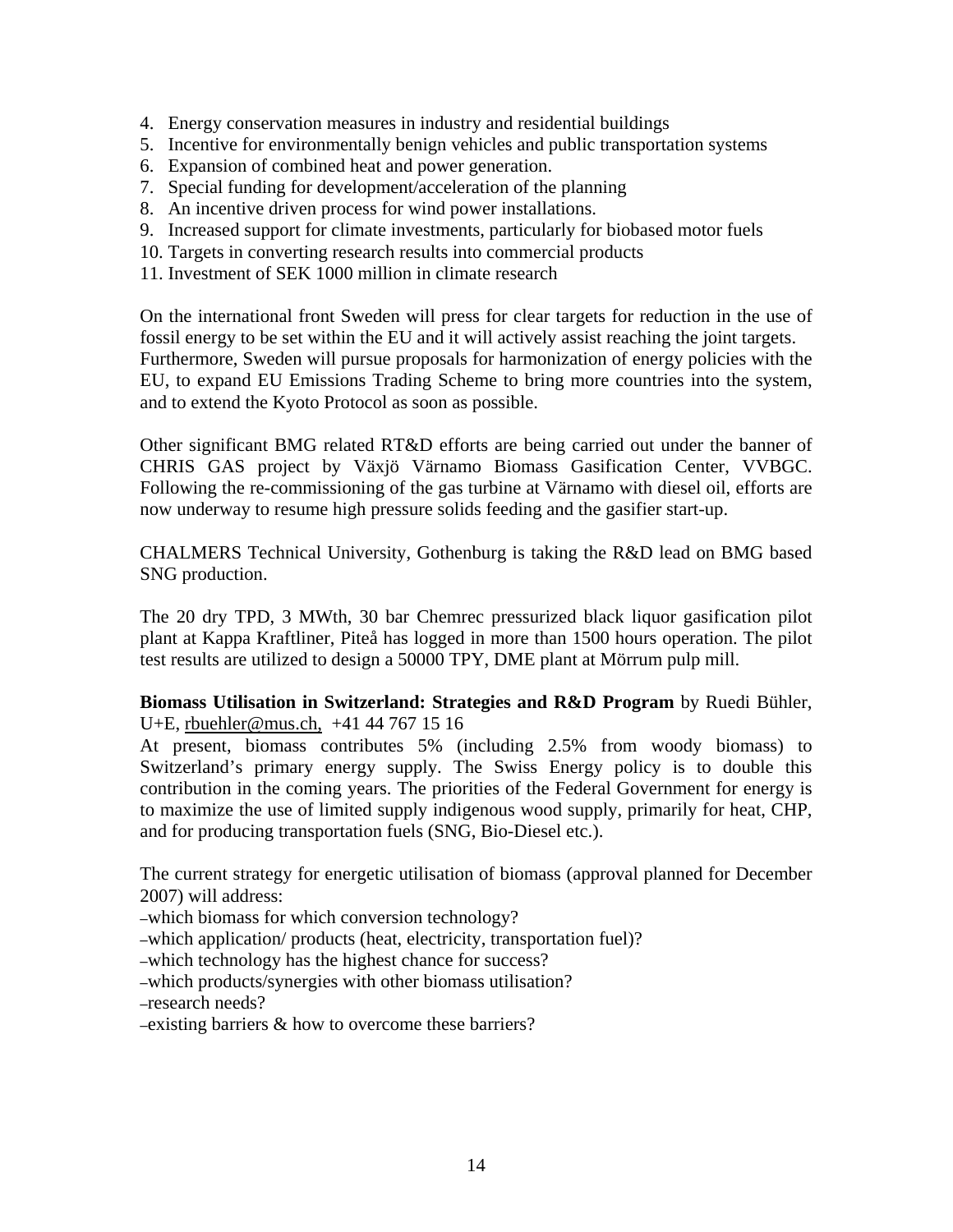## **USA**

The USA Country Report was essentially a summary of the 30x30 (30% bioenergy by 2030??), January 2007 Road Map exercise organized by USDOE with broad representation from all stakeholders. The short-term goal for 2012 is to produce \$1.07/gal ethanol and higher alcohols (n-propanol, n-butanol, and n-pentanol) at \$1.15/gal. While addressing the challenges to attain these goals, the long-term infrastructure and R&TD needs to attain the 2030 goals were also described.

The present base-line information is given as follows: Coal to liquids with CO2 sequestration  $= $4.25$  to \$6.50/annual gallon Starch to ethanol= \$1 to \$1.75 Biomass - biochemical ethanol= \$1.85 to \$3 Biomass - thermochemical ethanol= \$2 to \$3

In describing the biomass conversion processes, it was pointed out that forest residues are not the preferred feedstock for biological conversion. For biological conversion to succeed it is necessary to thermally convert lignin and other residues to fuel products. Lignins constitute 20-30% of fermentable biomass.

The goals of a conceptual successful economically attractive process are -

- Converting 2000 dry million tonnes per year (DMTY) of corn stover producing 89 million gallons per year (MGPY) of ethanol at \$0.59/gallon
- Converting 2000 DMTY of cornstover producing 72 MGPY of ethanol (at \$0.57/gal) and 10.4 MGPY of gasoline (at \$0.51/gal) by gasifying lignin and converting synthesis gas to fuels.

The key technical barriers to attain the \$1.07/gallon thermochemical ethanol are gas cleanup and conditioning, biomass feed size reduction, storage & handling, dewatering/drying, feedstock interface with gasification, thermal efficiency, carbon conversion, ash chemistry, high-pressure operations, conservation of steam and oxygen, and replacing evaporative water cooling with air cooling. Of these, gas cleanup  $\&$ conditioning (i.e., gas clean-up to remove particulates and use of in-stream sorbents to pick-up and remove contaminants, S, N, and Cl, thermal/catalytic reforming of tars, benzene, light hydrocarbons, and methane, CO2 removal, H2/CO adjustment and fuel synthesis to selectively produce ethanol, methanol, n-Propanol, n-butanol, n-Pentanol, and their separation and recycle) should have the largest economic impact.

By demonstrating success in these areas, it should be possible to produce from forest  $\&$ agriculture resources 89 gal/ton mixed alcohols, at \$1.07/gal (in 2002 Dollars).

Some specific R&TD recommendations for gas conditioning include increasing conversion of -

- Methane (CH4) from 20% to 80%
- Ethane (C2H6) from 90% to 99%
- Ethene (C2H4) from 50% to 99%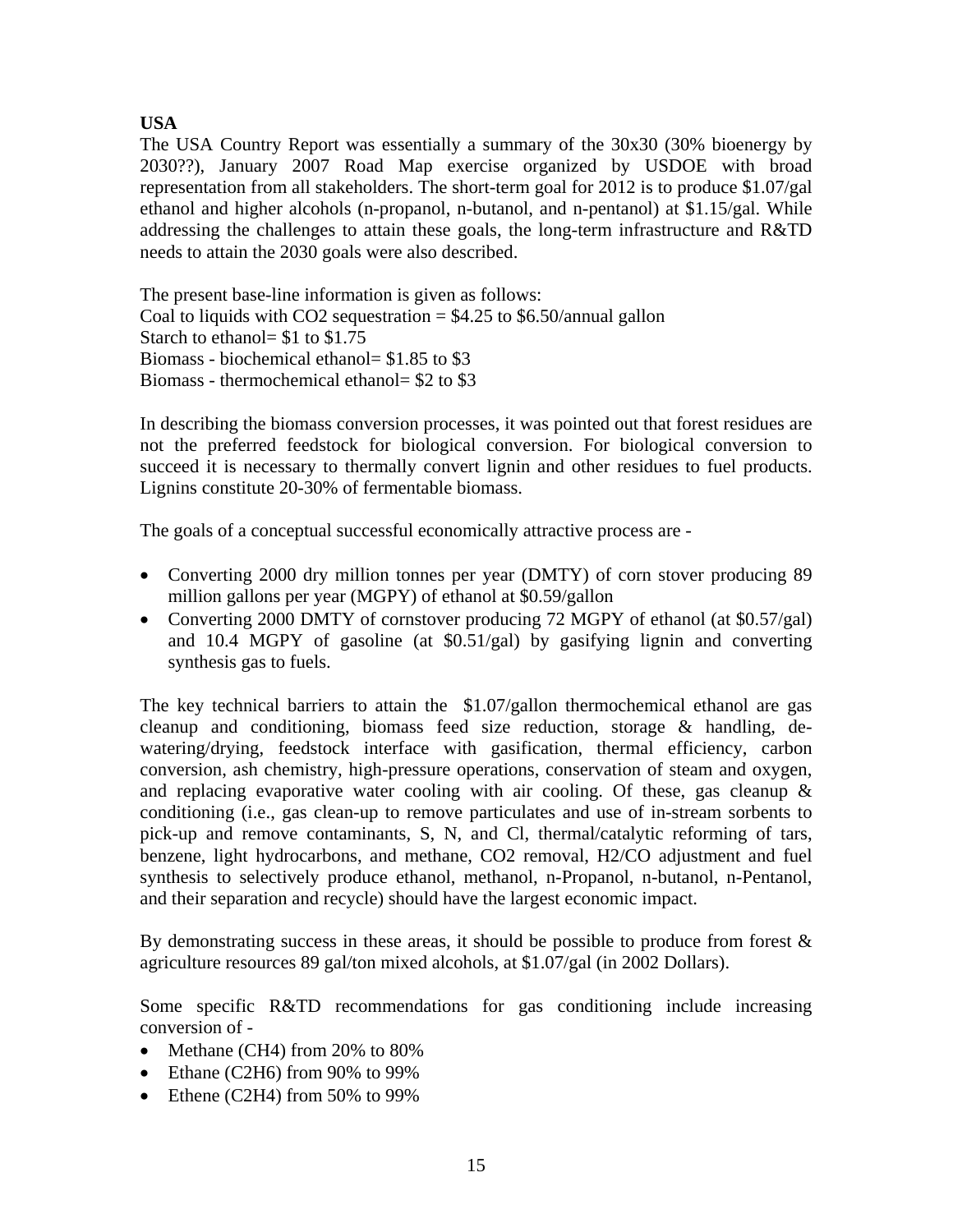- Tars  $(C10+)$  from 95% to 99.9%
- Benzene (C6H6) from 70% to 99%
- Ammonia (NH3) from 70% to 90%

The R&TD recommendations for catalysis and mixed alcohol synthesis include -

- Increasing single pass conversion efficiency from 38.5% to 50%
- Improving selectivity from 80% to 90%, and
- Improving yields at lower synthesis pressure

Other proposed R&TD recommendations to produce the \$1.07/gal thermochemical ethanol, include:

- Demonstration of conversion of synthesis gas and bio-oils, derived from biomass residues, pulping liquors or waste fats and greases, to chemicals or transportation fuels. The target cost is \$5.25/MMBtu in 2011 (equivalent electricity cost of 6.18 cents/KWh).
- Validate and demonstrate technology for cost-effective clean-up of biomass synthesis gas leading to syngas costs of \$5.40/MMBtu in 2010 (equivalent electricity cost of 6.23 cents/KWh)
- Demonstrate mixed alcohol yields of about 76 gal/dry ton via indirect gasification of lignin-rich biorefinery residues at pilot-scale
- Demonstrate gasification of biorefinery residues to produce \$5.40/MMBtu syngas.

**Future Meetings**: The second Task Meeting for the current triennium (2007-09) will include a workshop on "Analytical Protocols for Characterizing Synthesis Gas," from Wednesday to Friday, October 24 to 26, 2007 in Petten, Netherlands. Mr. Bram van der Drift has agreed to help coordinate and organize the Task Meeting.

-----------------------------------------------------------------------------------------------------------

## **Attachment 1 IEA Bioenergy Agreement: 2007-2009 Task 33: Thermal Gasification of Biomass Spring 2007 Meeting**

Room: SDME 7E, European Commission Main DG RTD Building at 8, Square de Meuus, Brussels. March 19 to March 21, 2007

## **Day 1, Monday, 19 March 2007: TASK MEETING/WS1**

**Location:** Room: SDME 7E, European Commission Main DG RTD Building at 8 square de Meeus, Brussels. (See enclosed map; nearest Metro Station: TRONE)

**9 AM**- Introduction, Suresh Babu/Philippe Schild

- 1. Introduction of Task Members, Observers, and Guests
- 2. Review and Approval of Agenda
- 3. Review and Approval of Minutes from Fall 2007 Task Meeting, Chicago, IL., USA
- **4.** Review Task Deliverables for **2004-2006**

**Publications:** Two (1. Current status of BMG Technologies and 2. National Perspectives on BMG)

 **WS1**: National Perspectives on Biomass Gasification, Task Leader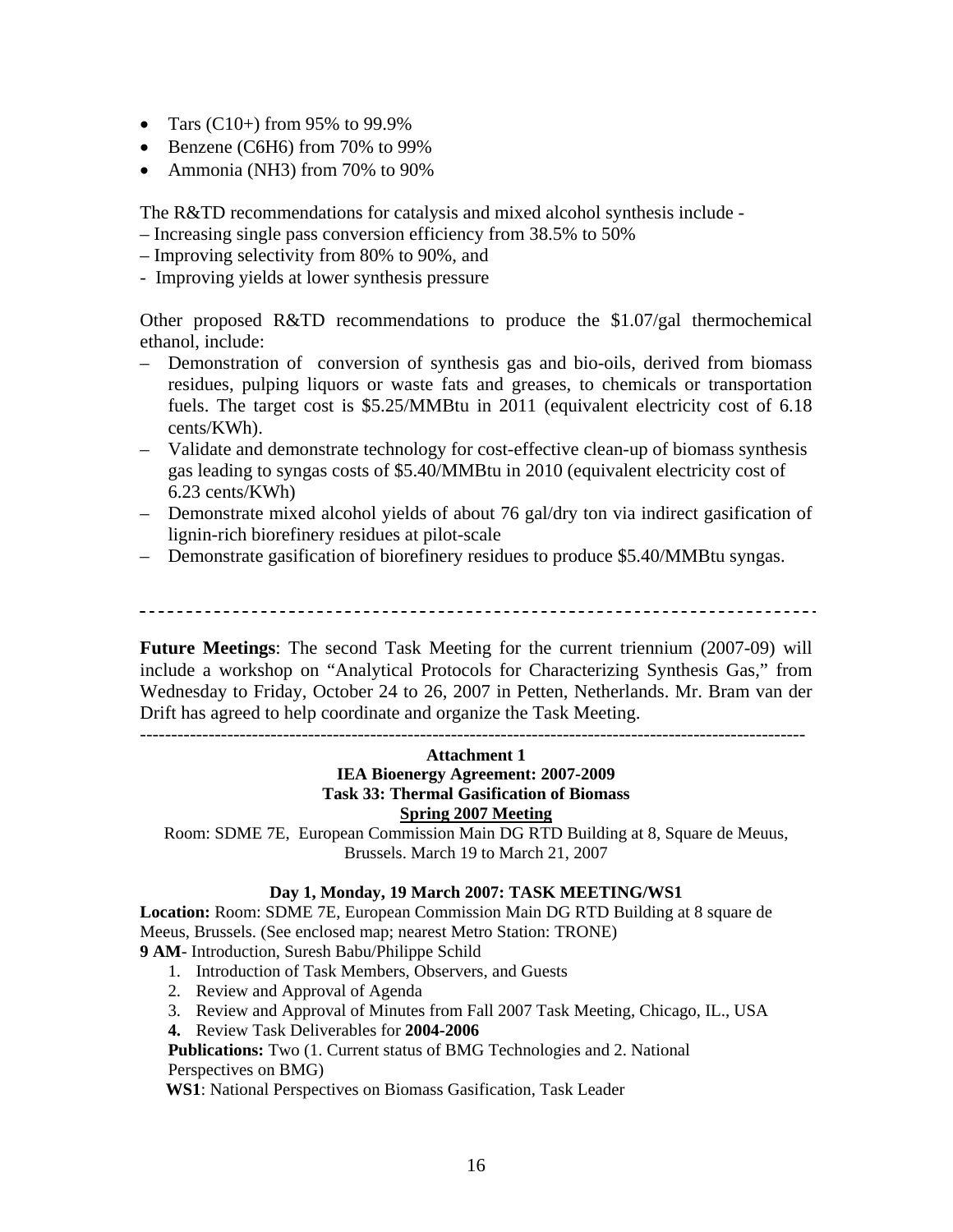**WS2**: Gas Cleaning and Gas Engines for Small-Scale BMG Applications, Henrik Christiansen, DEA/Erik Winther, Dong Energy

**WS3**: Biomass Gasification: Hydrogen and Synthesis gas for Fuels and Chemicals, Bram van der Drift, ECN

**WS4**: HSE of Small-Scale Biomass Gasification Systems, Ruedi Buhler, U+E **WS5**: Gas Cleaning, OPEN/Task Leader

**WS6**: BMG: Success Stories and Lessons Learned - OPEN/Task Leader

## **Country Reports (Missing updates)**

**R&D Needs:** Task Leader

- 5. Feedback from Jan 18, 2007 EXCo organized Biorefinery Coordination Meeting in Brussels, BE
- 6. Work Plan for 2007-2009
- 7. Discussion

## BREAK

### **WS1 (2007-09): Prospects for BMG Technologies in Future Energy Needs Overview of RE Targets and Role of Bioenergy and Biofuels in Member Countries**

- o Canadian RE Plan: Bioenergy and Biofuels Fernando Preto, NRC, CA
	- o European Strategic Energy Technology Plan: Bioenergy and Biofuels Philippe Schild, EC, EU

Highlights of National Plans in Participating EU Countries

- Austria, Reinhard Rauch, TUV, AT
- Denmark, Henrik Christiansen, DEA, DK
- Finland, Ilkka Hannula, VTT, FI
- Germany, Eckhard Dinjus, ITC, DE
- Italy, Emanuel Scoditti, ENEA, IT
- Ketherlands, Bram van der Drift, ECN, NL
- Sweden, Lars Waldheim, TPS, SE
- o New Zealand RE Plan: Bioenergy and Biofuels Shu-sheng Pang, U of Canterbury, NZ
- o Norwegian RE Plan: Bioenergy and Biofuels Jon Hovland, Hydro, NO
- o Switzerland RE Plan: Bioenergy and Biofuels Ruedi Buhler, U+E, CH
- o USA RE Plan: Bioenergy and Biofuels Jacques Beaudry-Losique, OBP, USDOE/Richard L. Bain, NREL, USA

## **Proposed discussion Topics (Subject to Review and Revision)**

- 1. Current national RE targets in the Task 33 member countries focused on
	- a. Security of energy supply
	- b. GHG emissions
	- c. Development of a sustainable bioenergy industry
- 2. Biomass resources and feedstock supply Issues if any in Member Countries
- 3. Available BMG technologies, their suitability to produce heat, CHP, power, fuels, and chemicals, technology supply teams (including engineering, manufacturing, and construction teams), and the offer of performance guarantees if any, by these teams
- 4. Discuss and identify the R&TD needs of selected technologies and develop time lines and estimated cost for conducting R&TD and related technology demonstrations
- 5. Estimate water, utilities, and chemicals needs and other process requirements
- 6. Discuss and identify regulatory and construction permit issues, infrastructure requirements (including feedstock supply and ash disposal), and other non-technical issues for large scale deployment of bioenergy conversion plants
- 7. Develop criteria for defining commercial success of BMG processes. For ex: does supplying five (5) BMG systems per year qualify for commercial success?